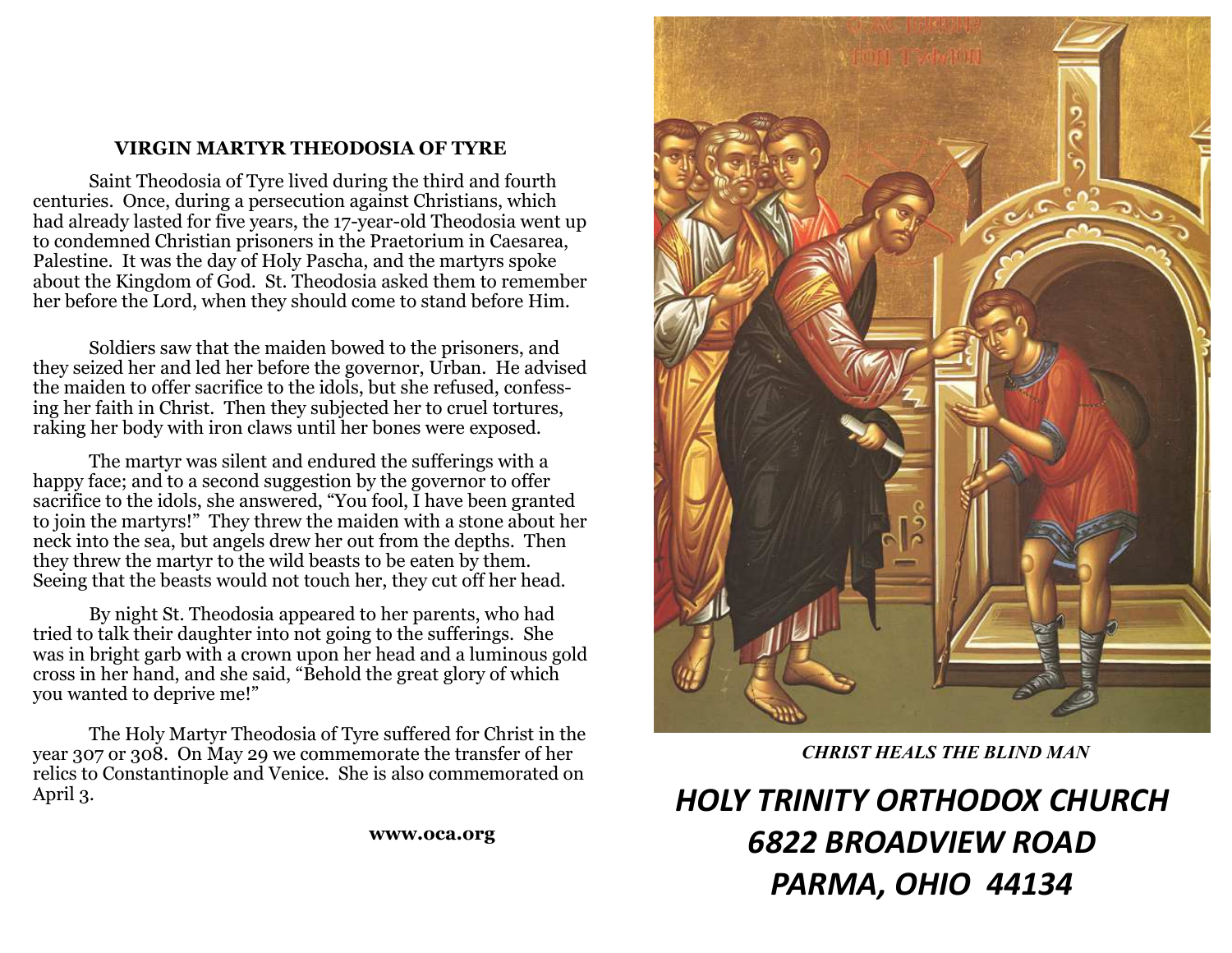# *THE TRINITARIAN*

#### *Published Weekly by the* **HOLY TRINITY ORTHODOX CHRISTIAN CHURCH** 6822 BROADVIEW ROAD, PARMA, OHIO 44134 **CHURCH OFFICE PHONE: 216-524-4859 CHURCH WEBSITE: http://www.holy-trin.org** V. REV. ALEXANDER GARKLAVS, PASTOR

Divine Liturgy at 9:00 A.M. Church School Every Sunday at 10:45 A.M. (During the Months of September thru May)

Vespers - Every Saturday - 5:00 P.M. Choir Rehearsals Every Thursday at 7:30 P.M. Michael N. Pilat, Choir Director

RECTORY: 963 John Glenn Drive, Seven Hills, Ohio 44131 Phone 516-761-8772

BULLETIN 30 - VOLUME LIX TONE 5 MAY 29, 2022

#### *SIXTH SUNDAY AFTER PASCHA Blind Man*

*Virgin-Martyr Theodosia of Tyre; Commemoration of the First Ecumenical Council; Virgin-Martyr Theodosia, Nun, of Constantinople; Repose of Bl. John of Ustiug, Fool-for-Christ; Icon of the Most Holy Theotokos "Surety of Sinners"*

 "The eyes of my inner life, O Lord and Savior, are blind from the darkness of sin. In Your deep and loving kindness, anoint them with humility, and bathe them in the tears of repentance." Exapostilarion, Tone II

#### *THE ASCENSION OF OUR LORD Thursday, June 2*

 "When You had joined earth to heaven and fulfilled Your plan of redemption, O Christ, our God, You ascended into heaven while remaining in our midst. For You assured us who love You that no one has any power over us, for You Yourself are with us."

Kontakion, Tone VI

TODAY'S EPISTLE: ACTS 16:16-34 TODAY'S GOSPEL: JOHN 9:1-38

#### **HOLY WORSHIP THIS WEEK:**

 Monday, May 30 8:30 a.m. Memorial Day Blessing of Graves at St. Theodosius Cemetery Wednesday, June 1 6:00 p.m. Vigil of the Ascension<br>Thursday, June 2 9:00 a.m. Divine Liturgy - The 9:00 a.m. Divine Liturgy - The Ascension of our Lord Saturday, June 4 5:00 p.m. Great Vespers

#### **Daily Scripture Readings**

| Monday, May 30    |  |
|-------------------|--|
| Tuesday, May 31   |  |
| Wednesday, June 1 |  |
| Thursday, June 2  |  |
| Friday, June 3    |  |
| Saturday, June 4  |  |

Acts 17:1-15 John 11:47-57 Acts 17:19-28 John 12:19-36 Acts 18:22-28 John 12:36-47 Acts 1:1-12 Luke 24:36-53 Friday, June 3 **Acts 19:1-8** John 14:1-11 Acts 20:7-12 John 14:10-21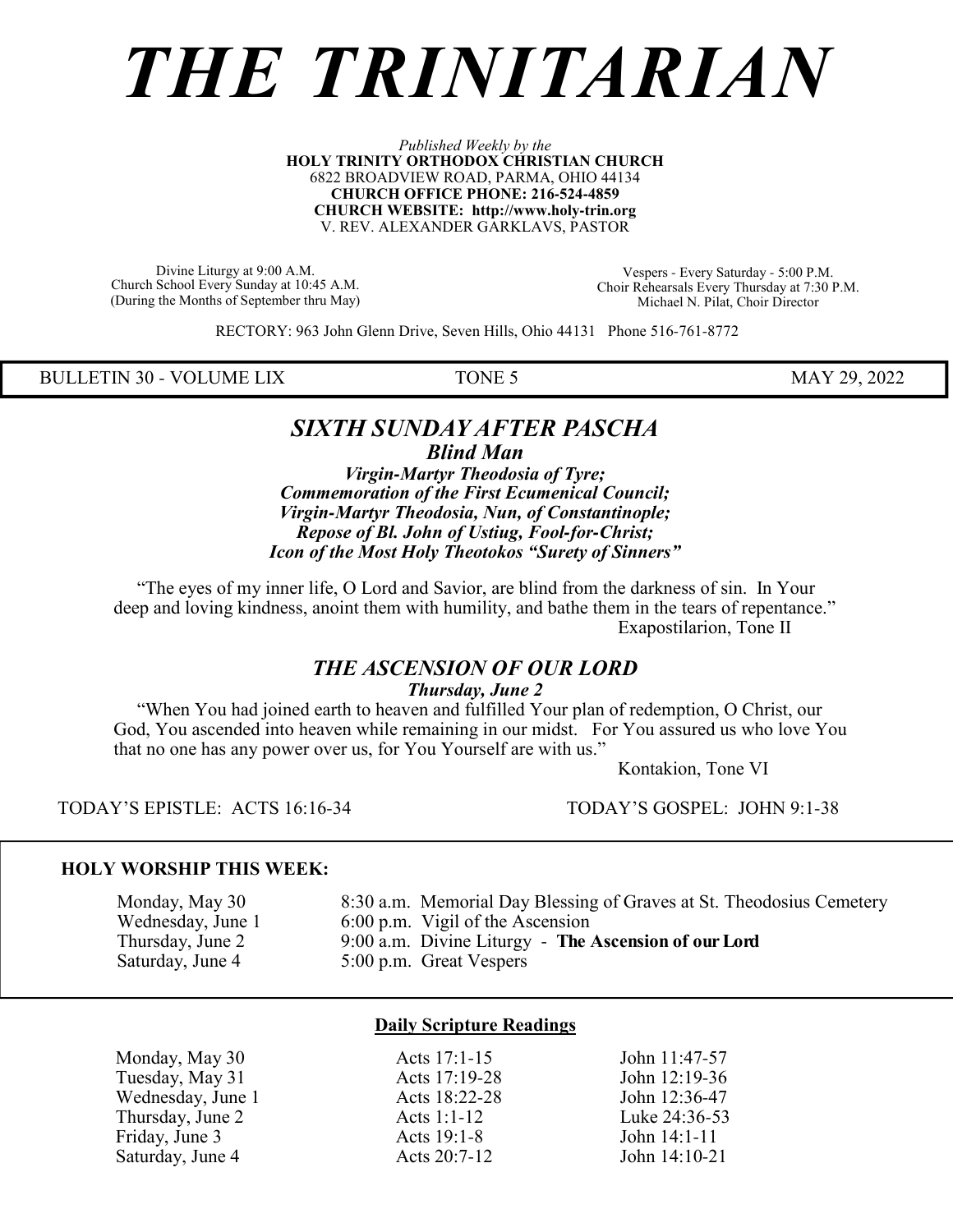#### **ORTHODOX CHRISTIAN CHURCH OF THE HOLY TRINITY**

Bulletin 30 - Volume LIX May 29, 2022

#### **COMING EVENTS**

| MAY:         |                                                      |
|--------------|------------------------------------------------------|
| 30, Monday   | 8:30 a.m. Grave Blessings at St. Theodosius Cemetery |
| JUNE:        |                                                      |
| 11, Saturday | 11:30 a.m. Community BBQ/Bake Sale for Ukraine       |
| 12, Sunday   | Pentecost Luncheon                                   |
| 19, Sunday   | Noon Luncheon in honor of Fr. Alexander at Woodside  |
| 27, Monday   | 11:30 a.m. St. Herman House 9th Annual Golf Classic  |
|              |                                                      |

### **CONGRATULATIONS!**

 Last Sunday, May 22, Diane Hastings received the Diane Zamiska Award at the Cleveland IOCC Banquet. The award is given to those individuals who offer exemplary service and support for the work of the International Orthodox Christian Charities. Several Holy Trinity parishioners have been recipients in the past. The award will be on display in our church for the entire year, near the candle desk.

# **MANY THANKS!**

 Special acknowledgement and thanks to John Gaydos, Ted Bellack and Ron Chandler. Since the beginning of the calendar year, our regular custodian Mark Karpowicz has been out on sick leave, which necessitated finding some good-willed parishioners to do the cleaning and general upkeep at the church. John, Ted and Ron have stepped up to the task and done a terrific job.

 Going forward, the Parish Council has decided to seek someone who can function as a part-time custodian and property manager; job description and compensation would be negotiable. If interested, or if you know of someone who is interested, please speak with Council President MaryAnn Bobulsky.

### **MEMORIAL DAY GRAVE BLESSINGS:**

 Fr. Alexander will be at St. Theodosius Cemetery beginning at 8:30 a.m. on Memorial Day, Monday, May 30. If you like the grave of a departed family member blessed, please sign up in the Fellowship Hall.

### **COFFEE HOUR:**

 We are in need of donors for Coffee Hour on June 5 and June 26.

### **TRINITARIAN COVERS AND FLOWERS:**

 The covers and flowers today are offered by the Bellack Family in blessed memory of Bernice Roark.

# **PENTECOST LUNCHEON:**

 In honor of our parish Feast Day on Pentecost. June 12, reservations will be taken during Coffee Hour for a luncheon featuring Beef Tenderloin, salad, potatoes and Brussel sprouts. \$20/person includes appetizers, wine and dessert. Reservations must be made in advance in the Fellowship Hall or by calling Paula Svilar (216-372 -1862) or Rita Bellack (330-204-9513).

# **HONORING FR. ALEXANDER;**

 On Sunday, June 19, there will be a retirement luncheon for Fr. Alexander at St. Michael's Woodside, beginning at noon. The menu features your choice of Beef Tips or Champagne Chicken. Tickets are \$40, with no charge for children under 10; they are on sale today during Coffee Hour, or contact Jewelann Stefanar (216-402-8599); or Rita Bellack (330-204-9513).

# **ST. HERMAN HOUSE:**

 The St. Herman House 9th Annual Gold Classic is Monday, June 27, at Tanglewood Club in Chagrin Falls. All proceeds benefit St. Herman House. Tee time is 11:30 a.m., and lunch and dinner are provided. The Individual Golfer donation is \$175; a Foursome is \$650 (\$700 after June 10). Last year more than \$75,000 was raised! To register or to support with a sponsorship, go to: www.sainthermans.org/golf

 St. Herman House is now seeking a new Local Director. Details are posted in the Fellowship Hall. For a complete job description, visit:

https://focusnorthamerica.org/about-us/careers/ Apply via email to: finance@focusna.org by June 17.

### **COMMUNITY HELP FOR UKRAINE:**

 On Saturday, June 11, Good Shepherd Methodist Church is sponsoring a BBQ and Bake Sale, 11:30- 6:30, raising funds to aid Ukraine. Various churches and organizations are participating. Details are posted in the Fellowship Hall.

### **THE GIFTS WE OFFER TO THE LORD WE LOVE**

| REGULAR COLLECTION, 5/22/2022 | \$1429.00 |
|-------------------------------|-----------|
| <b>BUILDING FUND</b>          | 190.00    |
| <b>CANDLES</b>                | 147.00    |
| <b>ROOF REPAIRS</b>           | 185.00    |
| IN MEMORY OF DEAN GONZALEZ    | 500.00    |
| IN MEMORY OF SOPHIE LYNK      | 10.00     |
| COFFEE HOUR, 5/15/22          | 94.00     |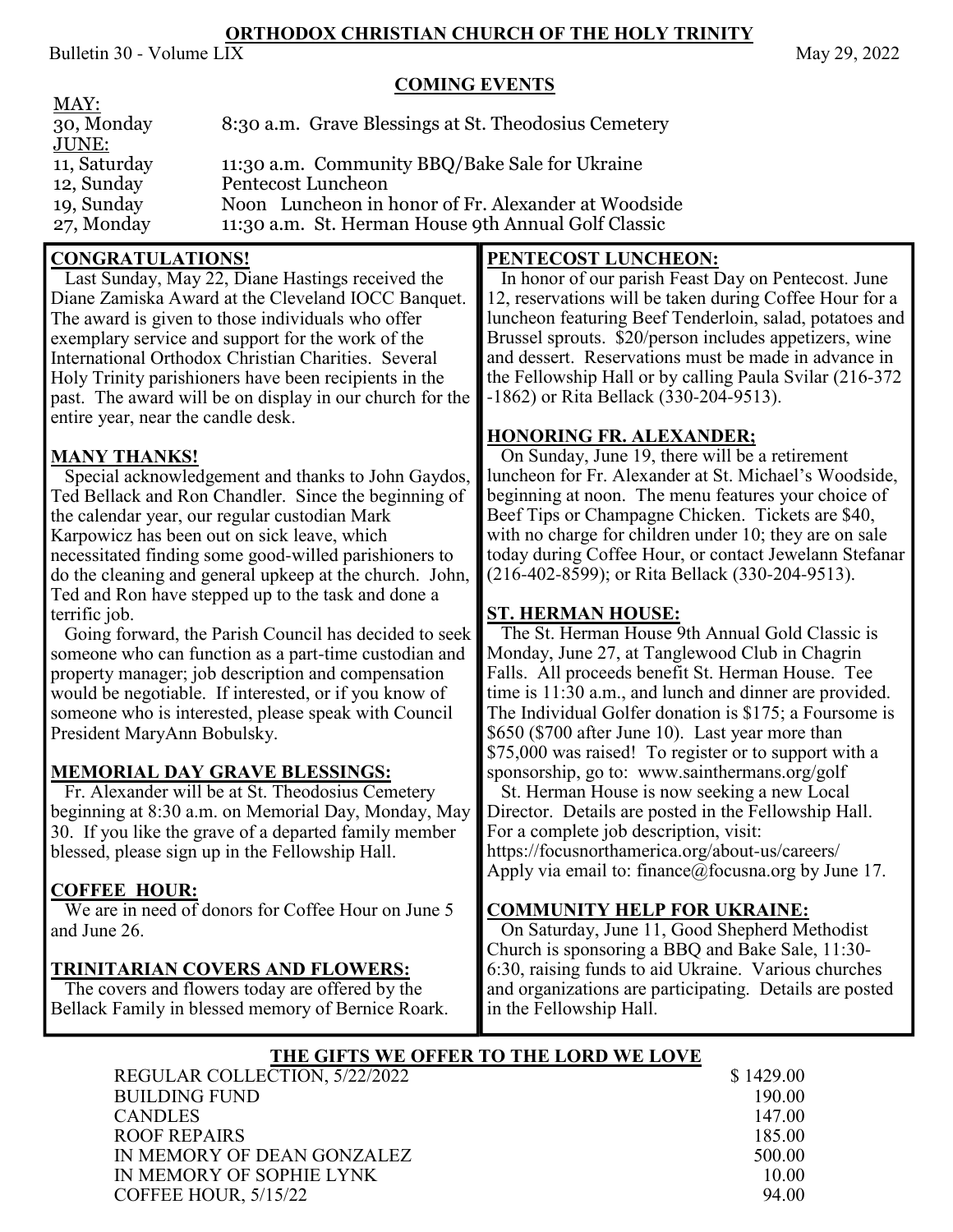#### **ORTHODOX CHRISTIAN CHURCH OF THE HOLY TRINITY**

Bulletin 30 – Volume LIX May 29, 2022

#### *JESUS CHRIST'S SIGNS OF SALVATION – BELIEVING IS SEEING*

#### *"I am the light of the world; they who follow Me will not walk in darkness." (John 8:12)*

We often say, "seeing is believing." It means that when we see things and events with our bodily eyes, we accept them as fact, that such things are true. This is a logical and universally-recognized truth. However, as Christians, our beliefs and acceptance of facts are not limited to what we see with our physical eyes. When Jesus appeared to the doubting Apostle Thomas, He said, "Blessed are those who do not see and yet believe" (John 20:29). The Christian concept of seeing involves more than having 20-20 vision, corrective glasses, or eye surgery to improve our vision; it involves faith. Thus, we can say with assurance that "believing is seeing"!

 Today, on the Sixth Sunday of Pascha, we hear how Jesus restored the sight of a man born blind from birth (John 9:1-38). This is the sixth of the seven defining signs in the Gospel of John. In response to the question, "Was the blind man's condition caused by his sins or that of his parents," Jesus answered that it was neither the man nor his parents that caused the blindness, "but that the works of God would be made manifest" (John 9:3). The Lord's answer begs another question, "How is it that human misery becomes the cause of manifesting God's works?" The answer to that question is not easy to accept, because it implies that God's creation may have been imperfect, as our human condition is subject to misery because of our "natural" fallen state. The fact is that it is not God's creation that is imperfect, but our inability to accept God's love for humanity, His great gift of free-will. By abusing that God-given freedom, we in effect reject God's love. But inasmuch as "God so loved the world as to give His only-begotten Son, that whoever believes in Him should not perish," Jesus abides with us even when we forget Him. He redeems us from sins, and heals our physical and spiritual infirmities. Although many of life's mysteries are beyond our comprehension, with faith, through repentance and with God's grace, we are restored to physical and spiritual well-being by Christ, with Whom we walk in "light and not darkness."

To understand how Jesus Christ's salvation is effected in our lives, we need to develop our spiritual sense of sight. Of course, "sight" is the physiological sense of "seeing." But sight is also the ability to comprehend and understand what we see. Our human instincts and will are involved in the process. So, for example, we may be drawn to look at things that are appealing, but not good for us to see. Also, as we look and see people and things around us, we evaluate and judge on the basis of preconceived human notions. When we see a person of another race or ethnic group, do we see them as a fellow human being, or as someone who we regard as inferior? When we look at things in this world, do we see objects that we crave or desire that we wish to exploit, or are they acts of God's creation that we admire and appreciate? When Jesus Christ becomes our "light," we are enlightened and see the truth. In that divine light, we behold the beauty of God's creation, especially in the fellowship of humanity, the created family of God's children, brothers and sisters of which we are.

*Fr. Alexander Garklavs*